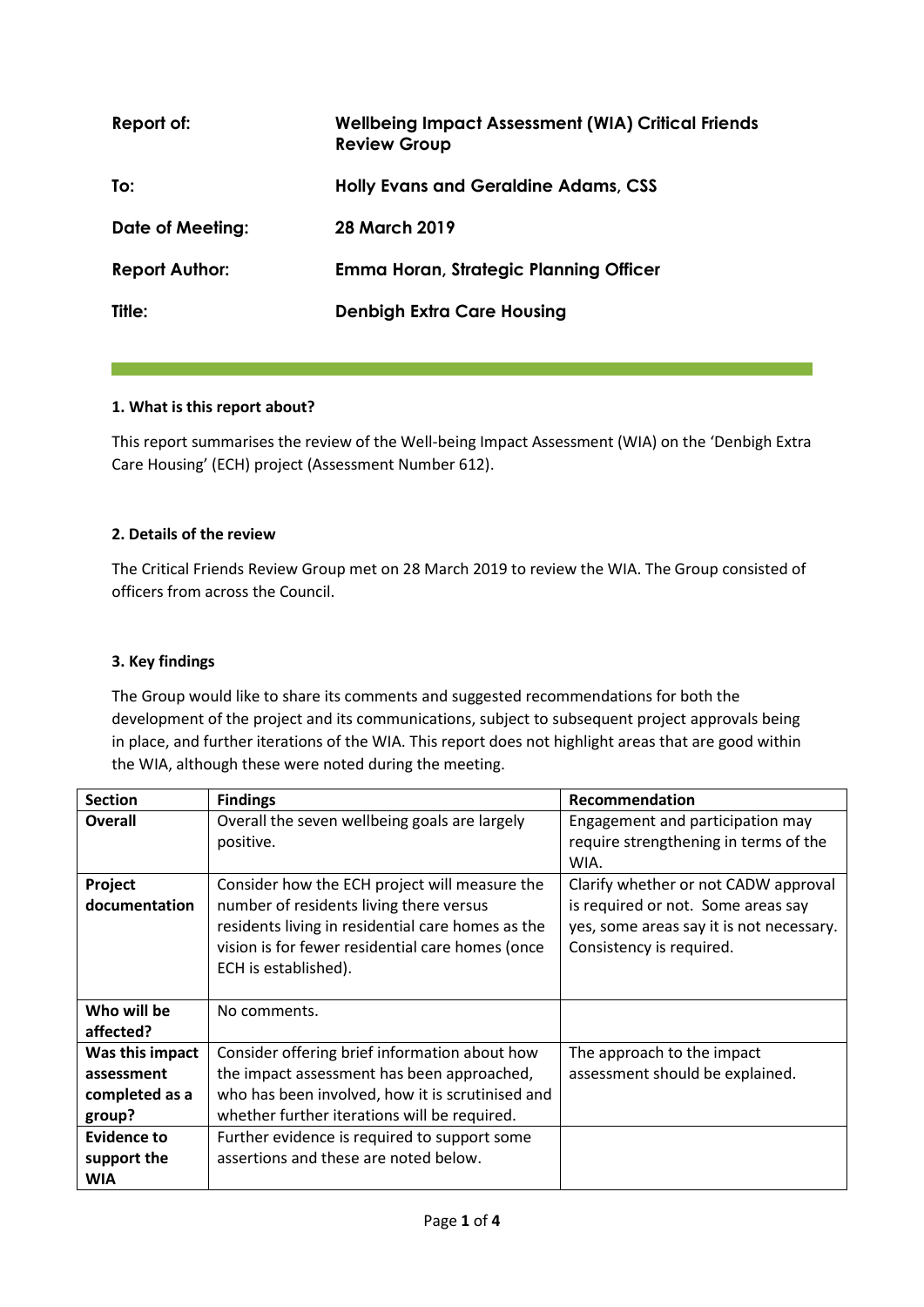| Section     | <b>Findings</b> | Recommendation |
|-------------|-----------------|----------------|
| Sustainable | No comments.    |                |
| development |                 |                |
| score       |                 |                |

# **4. Detailed observations and questions for each goal in the WIA**

# **The following sections provides comments, questions and food for thought for each of the seven well-being goals. In some instances, we may be noting project risks and not likely impacts.**

## *Prosperous*

- Expand upon communications in terms of whether the facilities will be served by broadband as older people are, and will increasingly be, internet users. Expand upon the work Grwp Cynefin Digital Inclusion officer may offer in terms of training to use technology.
- Be mindful that transportation is still an issue in Denbigh in terms of accessing services and facilities such as GP practices, medical centres and so forth.
- Ensure chosen contractors will offer employment to local people, and will commit to work experience and apprenticeships where possible. Clear links can be made with Working Denbighshire in terms of opportunities for care work, building work, etc.
- Reiterate contractors will be sourcing local materials.
- Potentially strengthen links with HWB in Denbigh for potential residents (perhaps activities such as gardening, catering).
- Question arose about the potential for childcare in terms of grandchildren being able to stay overnight. This is not seen as a problem, as residents will have their "own home" and can do as they see fit. Perhaps offer this as a positive.
- Negative Impacts:
	- $\circ$  In terms of economic development might the facility divert people from the town (if services such as hairdressers, catering are brought in to the facility)?
	- $\circ$  Expand upon potential opportunities which may be available for town services to be brought in to the ECH (evidence suggests local people will support their local service providers).
	- $\circ$  What will the impact be on the local authority for over 55+ accommodation (some DCC current facilities aren't fit for purpose)? Could our DCC 55+ community members be eligible to move to this accommodation in addition to the OP Care, Complex Disability and low level needs?
	- $\circ$  Explore the positive view of impact on people waiting for housing, for example bigger families which may be able to use vacated accommodation.
	- $\circ$  It is envisaged that demand will decrease for registered homes once ECH is established. Verify this with evidence (stats, research).

## *Resilient*

• For information - bat and bird boxes etc. tend not to get put on to developments as they're too expensive. Liam Blazey will forward information on potential ideas for this area. For example, looking at bat bricks in premises which are unobtrusive, allowing bats into loft space. Look at potential low light options around the ECH which may increase bats etc. Similarly bee bricks may be used within buildings (which fits into the Corporate Plan to look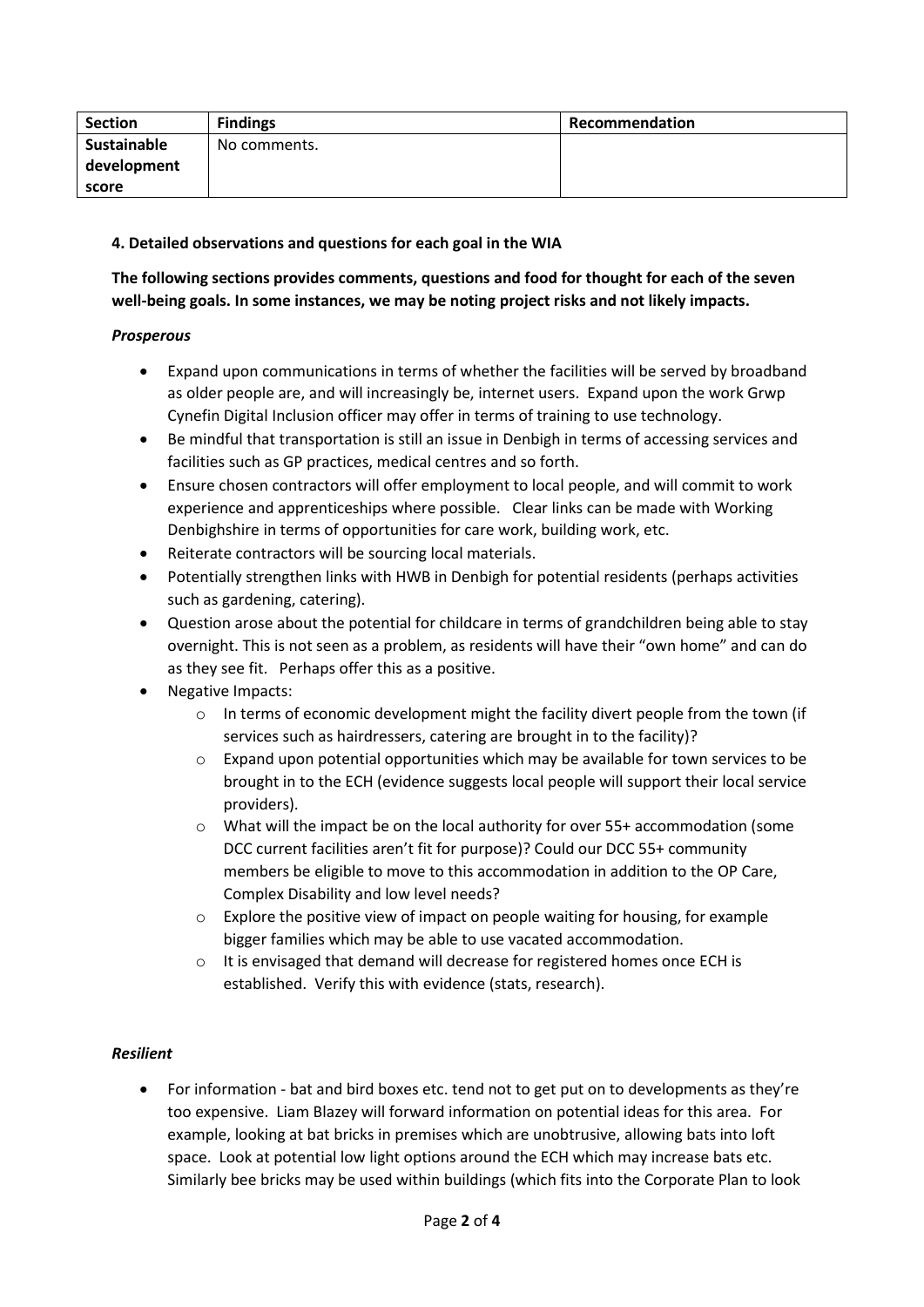after bees). There may be opportunity to conserve pollinators using these bricks, attracting "bee friendly" status for the area. Be mindful bees are solitary therefore don't sting or bite.

- Adaptions above can be inexpensive, and simple to install. Liam will support any work, and would bring volunteers in to undertake arrangements if required. In support of the Corporate Plan, Denbighshire is the second council in Wales to be awarded Bee Friendly status.
- Additionally, flood risk (NRW have spent so much on this) can be decreased using concrete flower boxes. These flower boxes provide a food source for insects, can alleviating flooding, support water conservation, and minimise run off water. Biggest threat to biodiversity is CSOs (Combined Sewer Overflows).
- Change type of lighting around buildings can make a huge different for a whole host of species other than bats (above).
- Negative impacts:
	- $\circ$  Brownfield sites can be havens for reptiles. This proposal is in the centre of Denbigh so it is not predicted to be an issue

# *Healthier*

- It may be helpful to list the discussions that have taken place with primary care commissioners to note potential capacity issues for service providers, eg GPs, for the future (influx of not only residents to the ECH but to the vacated properties).
- Parking issues may arise. There have been sheltered housing parking issues in Denbighshire already. Consider "Plug ins" for electric vehicles in parking areas, plus space / shelter for mobility scooters
- Negative impacts:
	- $\circ$  Whilst it is appreciated that Grwp Cynefin are good at supporting new people in to communities, the WIA could acknowledge that this may be problematic (for example, the bullying incidence mentioned in one ECH facility).

## *Equal*

- ECH signs and designs should consider recognition of all protected characteristics for example dementia (colours, themes and so forth) and accessibility. Patsy Pope advice will be key.
- **•** Section "People in poverty" please reword this as it suggests as it is that anyone moving into vacated properties may be drawn into fuel poverty (as these are older properties). This could be the case but it may not apply to all. Perhaps reword to suggest new ECH will be fuel efficient......people will have to take on the accommodation vacated by new tenants of the properties, some of which may be inefficient.
- Will there be respite facilities available? In Llys Awelon respite is available for carers. This has been recognised as a need in the county. WIA needs to clarify that respite expected may be for partners living in ECH, rather than carers from outside, and that should carers wish to take a break from ECH their partners will be safe in their home environment.

#### *Cohesive communities*